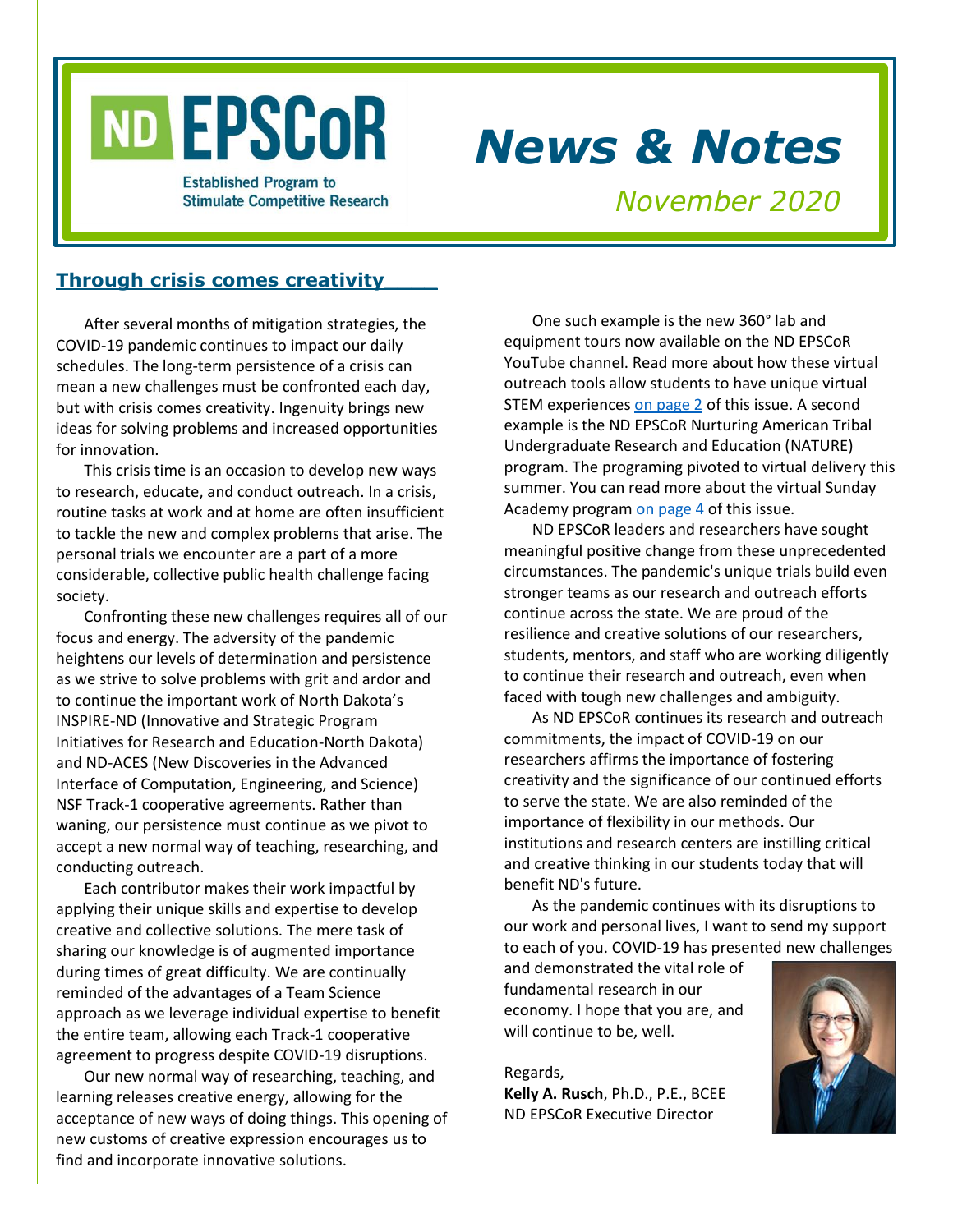## <span id="page-1-0"></span>**ND EPSCoR creates video tours at Dickinson State University\_\_\_\_\_\_\_\_**



ND EPSCoR thanks INSPIRE-ND Center for Regional Climate Studies (CRCS) and ND-ACES Cellular Systems researcher **Joshua Steffan** and Dickinson State University and for allowing our cameras to capture the impact of the Track-1s at their campus and in their community. In these videos, Steffan talks with ND EPSCoR about his teaching, research, and STEM outreach in western ND.

In the first 360° video, (linked in the picture above) Steffan provides the 360° experience of being in a university lab environment. The 360° video tours allow the viewer to look around the space in any direction, creating a virtual immersive experience.

Take a 360° tour of the LI-COR Biosciences Carbon Dioxide Monitoring System by watching video linked in the picture below. Learn more about how Steffan and his colleagues purchased this new equipment with the help of a 2019 ND EPSCoR grant in our September News [and Notes.](https://www.ndepscor.ndus.edu/fileadmin/ndus/ndepscor/News_and_Notes_Newsletters/News_and_Notes_Newsletter_2020_September.pdf)



Why are ND EPSCoR grants for equipment an important part of building STEM capacity in ND? Equipment plays a crucial role in preparing students for their careers. Access to modern equipment creates opportunities for students to explore and build their skills. This infrastructure is a vital component of ND EPSCoR's effort to strengthen the STEM pathway at

institutions across North Dakota, like Dickinson State University.

In the next video (linked below), Steffan discusses the importance of his ND EPSCoR funded equipment grant and its impact on students at Dickinson State University.



Get to know more about Steffan's research and his role as a Cellular Systems researcher within the ND-ACES Track-1 cooperative agreement by watching our Meet the Scientist video, linked below.



View all of the videos from our visit to Dickinson State University using the links below:

- [Meet the Scientist](https://youtu.be/2oCJFrXGkTw)  Dr. Joshua Steffan
- [ND EPSCoR Equipment Grants in Action](https://www.youtube.com/watch?v=UapXOMx7tf4&feature=youtu.be)
- [360° Research Lab Tour](https://youtu.be/7ssz6ZeMiiA)
- [360° Classroom Lab Tour](https://youtu.be/Q_8pIChrYn8)
- [360° Equipment Tour](https://youtu.be/powq4earHXs)

You can find more videos like this as we continue to highlight institutions across ND that are partnering with ND EPSCoR to build STEM capacity on the ND [EPSCoR](https://bit.ly/ndepscorchannel) [YouTube channel.](https://bit.ly/ndepscorchannel)

ND EPSCoR [www.ndepscor.ndus.edu](http://www.ndepscor.ndus.edu/) 701-231-8400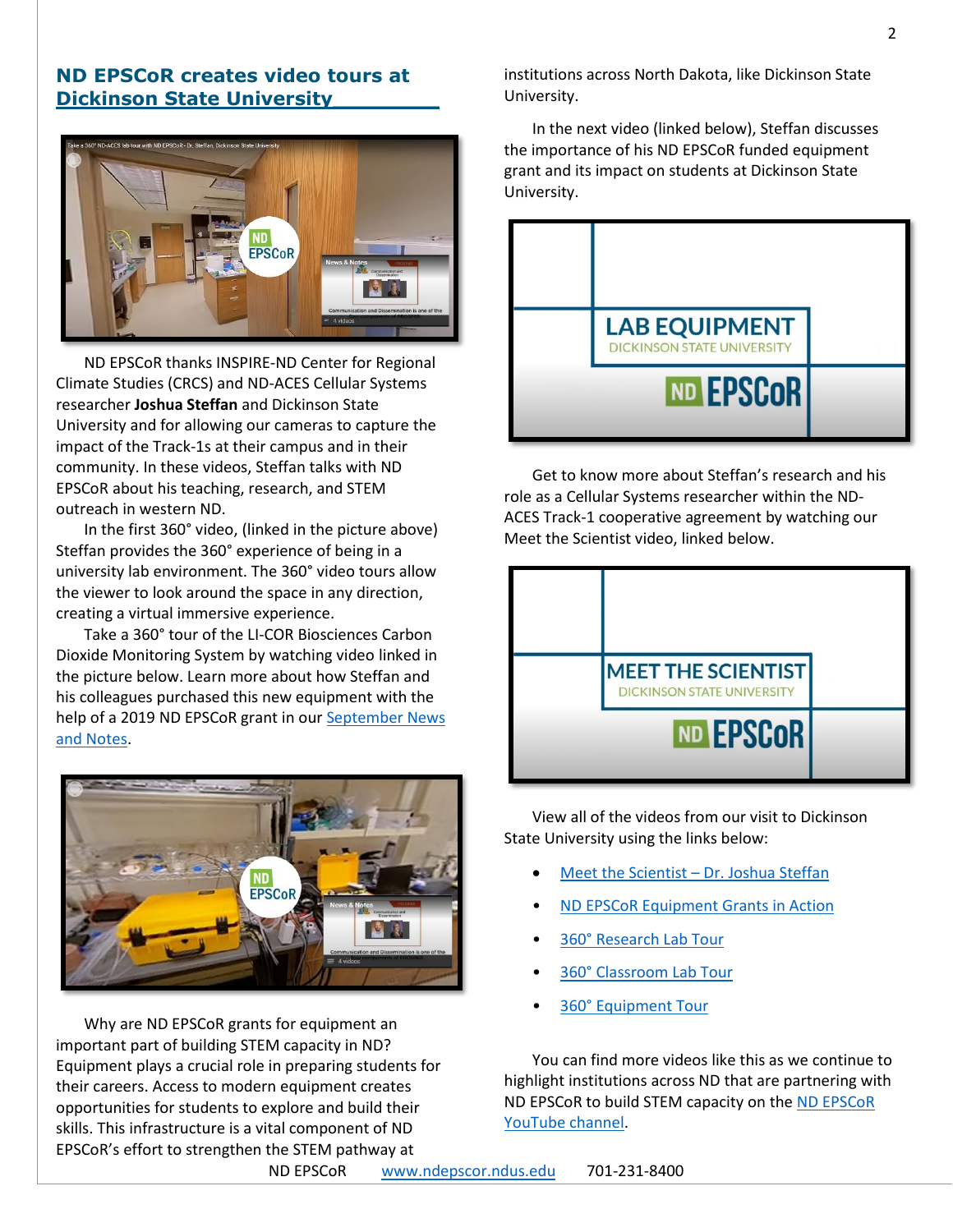# **Graduate Student Research Assistantship recipient reflects on education pathway \_\_\_\_\_\_\_\_\_\_\_\_\_**

The ND EPSCoR Graduate Student Research Assistantship (GSRA) program recruits students with bachelor's degrees from the North Dakota University System institutions and tribal colleges in North Dakota to pursue graduate degrees at North Dakota's two research universities (NDSU and UND) in STEM areas (science, technology, engineering, and mathematics). The program aims to broaden the STEM pathway, particularly for American Indian and rural students, from the bachelor's degree through graduate school. Typically, the GSRA program provides up to two years of funding to increase opportunities for students.

"My advice is to never give up," says former ND EPSCoR Graduate Assistantship recipient **Cherokee Durant** (pictured right). "STEM is not always easy, but it is very rewarding, and participating in STEM can make a big difference in the world."

At first, Durant had not yet decided on an area of study and explored several STEM areas. "I switched majors a couple of times until I chose biology for my



undergraduate degree and master of public health as my graduate degree."

During her ND EPSCoR Graduate Assistantship, Durant's interest in continuing her education grew. "What led me to these decisions is the fact that I've always been interested in the sciences, especially medical sciences. As I got older, I wanted to do something to help make a difference in improving the health and well-being of the people. That led me to consider going into the sciences since I have enjoyed it and felt I can achieve my goal in helping other people."

Durant began her post-secondary education at a community college, taking classes to complete her general education requirements. This choice allowed her more time to figure out what she wanted to do. "I moved a few times, which led me to transfer universities until I transferred to Mayville State University. There were times when it was hard in the early years, but I never gave up, and things improved

with my hard work and having mentors who supported me along the way."

Durant says she had several mentors who greatly impacted her education over the past few years and encouraged her to pursue STEM research. "**Dr. Khwaja Hossain** (INSPIRE-ND Center for Sustainable Materials Science [CSMS] and ND-ACES Materials Design researcher), Dr. Joseph Mehus, and Dr. Robert Meiss from Mayville State University had a part in influencing my decision to become a researcher. Dr. Hossain especially encouraged me to advance my education after I got my bachelor's degree. Throughout my time at North Dakota State University (NDSU), my mentor was Dr. Rick Jansen, who helped me through my graduate studies."

Durant is currently pursuing a doctorate of philosophy in Indigenous Health at the University of North Dakota (UND), saying, "I'm hoping to continue to work in research and contribute to the greater good with my work. STEM majors open many opportunities for everyone who wants to study it."

# **Middle school students learn cyber security \_\_\_\_\_\_\_\_\_\_\_\_\_\_\_\_\_\_\_\_\_\_**

**Darren Siefert** (pictured right)**,** Instructor of Computer Science at Minot State University, provided middle school students opportunities to learn about cybersecurity through a 2019 ND EPSCoR STEM Research and Education grant. Siefert conducted group training, practices, and



competitions to help students engage in STEM.

"In total, we had 14 different students in  $6<sup>th</sup>$ through 8<sup>th</sup> grade participate in the program. Eight of those students attended at least 12 of the 16 two-hourlong weekend events," noted Siefert. Throughout the program, students were exposed to basic system administration concepts for Linux, Windows 10, and Windows Server 2019.

Some of the topics covered included managing user accounts, using file permissions to secure data, how to start and stop services, removing unwanted software, firewall configuration, and how to spot viruses, malware, and other unwanted files.

To increase engagement levels, students were given insecure or compromised virtual machines and had to apply their knowledge to clean and reconfigure these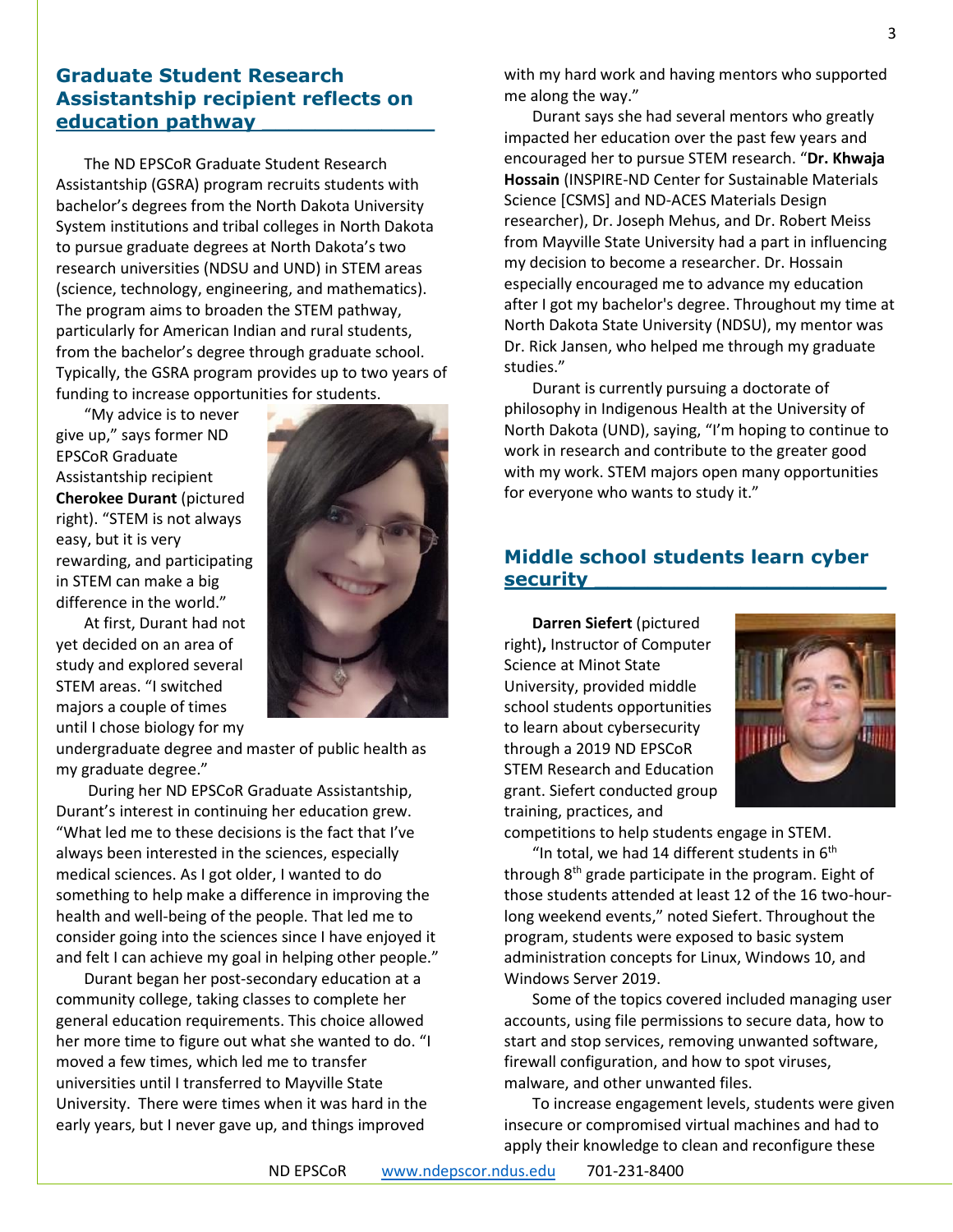machines back to a precise specification. The program's final session explored how malicious users detect and exploit remote systems.

# **ND EPSCoR presents at annual National Indian Education Association conference\_\_\_\_\_\_\_\_\_\_\_**

### **Cultivating STEM Interest Among Tribal Youth in North Dakota**

Scott Hanson, Tribal Colleges Liaison Manager, ND EPSCoR Jean Ostrom-Blonigen, Project Administrator, ND EPSCoR Shireen Alemadi, STEM Manager, ND EPSCoR Kelly A. Rusch, Executive Director, ND EPSCoR<br>Professor, Civil and Environmental Engineering, NDSU

**ND EPSCOR** 

**Scott Hanson,** ND EPSCoR Tribal Colleges and Universities Liaison Manager and NATURE Coordinator, presented at the National Indian Education Association (NIEA) conference in October. In the presentation titled, "Cultivating STEM Interest Among Tribal Youth in North Dakota," Hanson spoke about the STEM pathway in Native communities in North Dakota. The presentation highlighted the positive outcomes of the ND EPSCoR NATURE program, which is designed to cultivate interest in STEM among American Indian youth. The conference was conducted virtually and Hanson addressed attendee questions at the end of the presentation.

# **COVID-19 rebudgeting\_\_\_\_\_\_\_\_\_\_\_**

By **Janelle Smith**, ND EPSCoR Business Manager (right)

As the COVID-19 pandemic continues, the impacts on higher education and research are being felt in many ways. Students were sent home, and not all of them are back on campus. The number of



individuals allowed in a laboratory has been reduced, and some labs were closed for a time. Conferences have moved to virtual formats, and other travel has been



These challenges have a clear impact on the use of funding in research awards. Travel that was included in proposed budgets is not happening. Student funding needs may no longer match the proposed budgets if students are not on campus. A shift between supplies and operating fees may be required as researchers navigate these challenges.

We understand budgets may need to change and encourage ND-ACES researchers to contact their Pillar Leads and INSPIRE-ND researchers to contact the [ND](mailto:janelle.smith@ndus.edu)  [EPSCoR Business Manager](mailto:janelle.smith@ndus.edu) as quickly as possible if they require a change to their budget. ND EPSCoR understands the challenges you face and wants to help you be successful in conducting your proposed activities.

# <span id="page-3-0"></span>**NATURE Sunday Academy goes virtual because of COVID-19\_\_\_\_\_\_\_**

By **Scott Hanson**, ND EPSCoR Tribal Colleges and Universities Liaison Manager and NATURE Coordinator (right)

In the spring of 2020, ND EPSCoR, as has been done each year since 1998, recruited faculty to develop the usual in-person



NATURE Sunday Academy STEM modules, hoping that the pandemic would subside enough by fall to allow for the traditional face-to-face Sunday Academy program to occur during the 2020/21 academic year at the TCUs with middle school and high school students. Unfortunately, the pandemic is worse now in North Dakota than it was in the spring, thus compelling ND EPSCoR to switch to a virtual format.

**Julia Bowsher** and **Britt Heidinger** (both NDSU), the NATURE Sunday Academy program's co-directors, communicated with the faculty who recently designed new modules and determined that none of those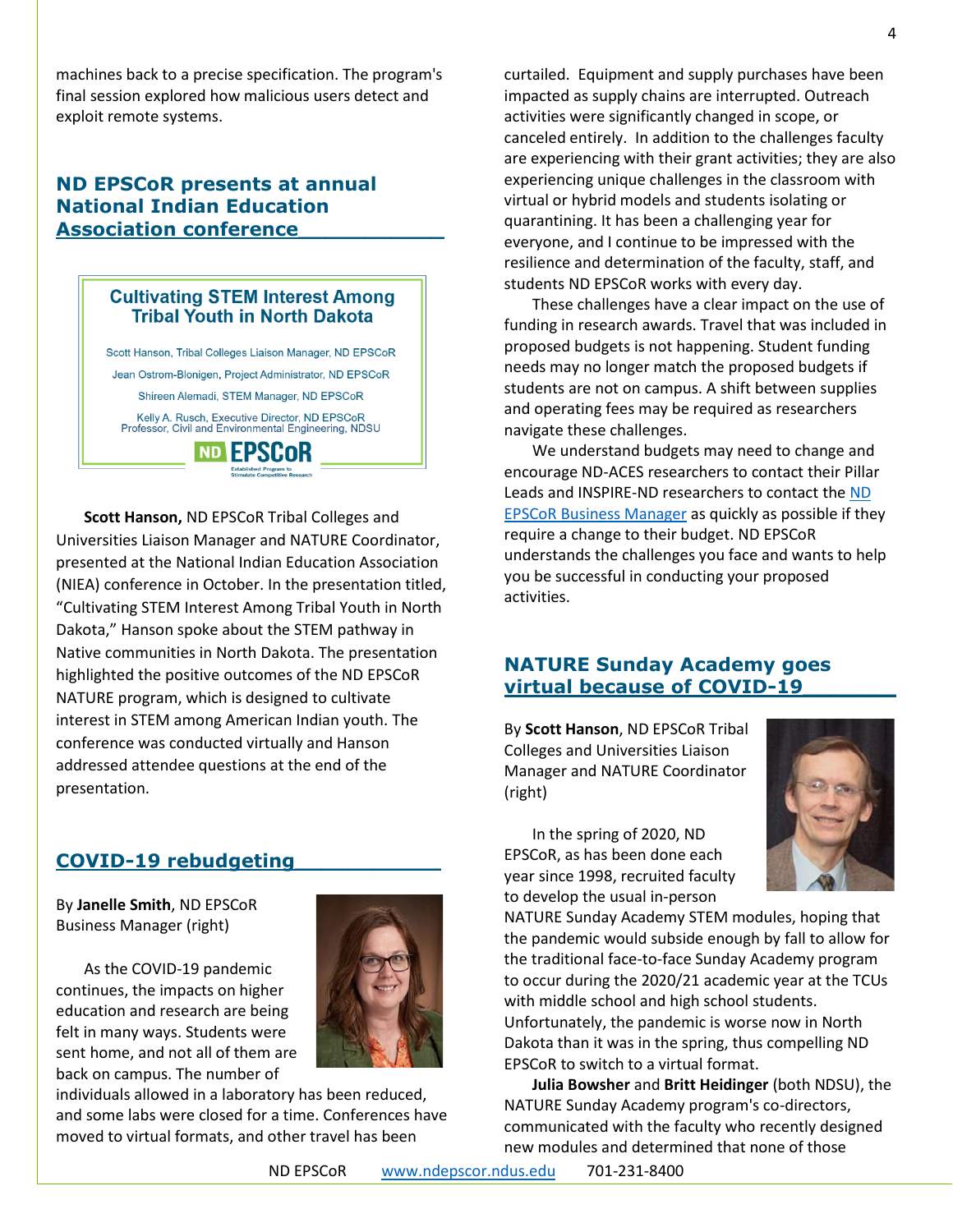modules could be converted to a virtual format. So that meant that several new virtual STEM modules had to be found or developed in less than two months. Bowsher and Heidinger searched through the list of past modules and found one, "Math & Science Behind Advertising" from 2015/16, that could be converted easily to a virtual module. They then found two other modules, "Lemon Circuits and Flashlights" developed by Microsoft and "Candy Engineering" developed by the American Ceramics Society.

Scott Hanson, ND EPSCoR Tribal Colleges and Universities Liaison and NATURE Manager, developed a microbiology-based module, "Small things can be a big deal." The final addition to the list was "Protein Denaturation," a module developed by three University of North Dakota faculty members: **Julia Zhao**, **Tao Yu**, and **Xusheng Wang**. Zhao and Yu are both members of the ND-ACES Track-1 cooperative agreement. Wang is a 2020 undergraduate research awardee.

The Sunday Academy participants will begin doing these five asynchronous STEM activities in late December or January.

# **Events and trainings\_\_\_\_\_\_\_\_\_\_\_\_**

#### ND EPSCoR State Conference



Save the date for the ND EPSCoR Annual Conference on Wednesday, April 14, 2021. This conference will be a virtual event. Visit the [ND EPSCoR](https://www.ndepscor.ndus.edu/news/)  [News and Events page](https://www.ndepscor.ndus.edu/news/) for future updates.

#### Responsible Conduct of Research (RCR)

RCR training with STEM Manager Shireen Alemadi is available upon request to augment our campus RCR requirements. Please [contact Shireen Alemadi](mailto:shireen.alemadi@ndus.edu) to schedule.

#### **Activities of note \_\_\_\_\_\_\_\_\_**

Former INSPIRE-ND researcher to lead the Mesoscale & Microscale Meteorology Laboratory at the National Center for Atmospheric Research

**Gretchen Mullendore**, former Center for Regional Climate Studies researcher, NATURE Sunday Academy faculty, and current chair of the Atmospheric Sciences Department in the John D. Odegard School of Aerospace Sciences at UND, will start her new position in January. Her research will aim to help meteorologists generate improved weather forecasts for public use. Congratulations Gretchen!

#### ND-ACES researcher earns ASCE Fellow status

**Dinesh Katti** (NDSU), an ND-ACES Computational Approaches Research Pillar Lead, has been named a Fellow by the American Society of Civil Engineers. Congratulations Dinesh!

#### **Funding opportunities**

Graduate Student Cyberinfrastructure (CI) Assistantship – NDSU only

NDSU-only: ND EPSCoR's Graduate Student CI Assistantship program is designed to (1) increase student understanding of advanced research computing in hardware and software as it applies to their discipline; (2) provide additional support to faculty in the Center for Cellular Biointerfaces in Science and Engineering (CCBSE); and (3) provide student/faculty training at all ND EPSCoR-participating institutions on potential CI uses/benefits. Support will be available for one semester (Spring 2021 [January 16, 2021 – May 15, 2021]) for a one-half time assistantship in the NDSU Center for Computationally Assisted Science and Technology (CCAST). For more information, see the [Request for Student Applications.](https://www.ndepscor.ndus.edu/fileadmin/ndus/ndepscor/CI/NDSUCIGRAsRFA2021.pdf)

• Due to ND EPSCoR: noon, November 23, 2020.

#### Distributed Research Experience for Undergraduates (dREU)

This program gives undergraduate students – from the nine ND EPSCoR ND-ACES RII Track-1 participating campuses - three Primarily Undergraduate Institutions (PUIs), one Master's College/University (MCU), three Tribal Colleges/Universities (TCUs) located in ND, or the two Research Universities (RUs) – the opportunity to work in the Center for Cellular Biointerfaces in Science and Engineering (CCBSE) alongside NSF Track-1 faculty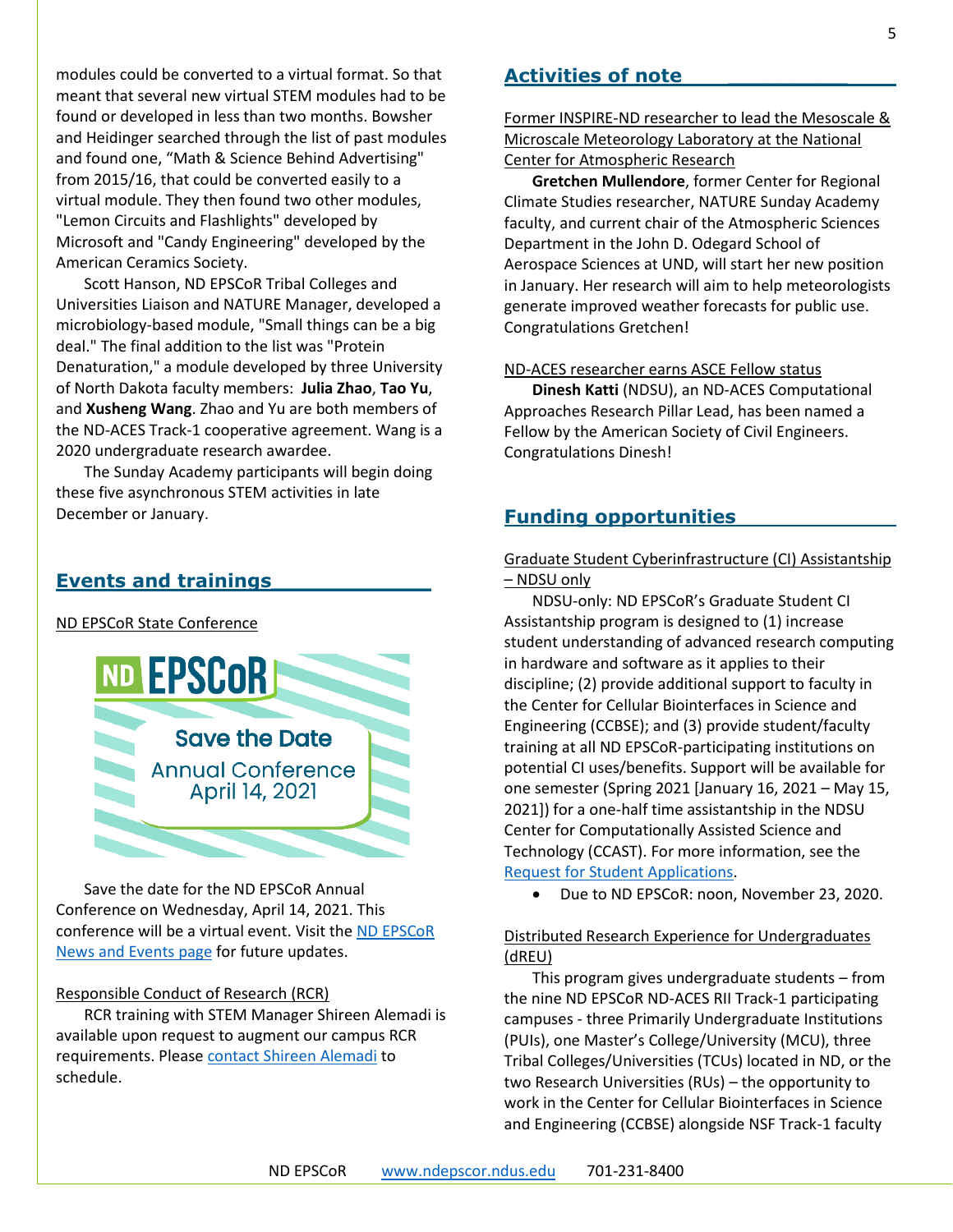researchers on their cutting-edge research projects. For more information, see the [Request for Applications.](https://www.ndepscor.ndus.edu/fileadmin/ndus/ndepscor/REU/2021REURFAfinal.pdf)

• Due to ND EPSCoR: noon, November 25, 2020

#### Undergraduate Research Assistantship (URA)

This program gives junior and senior undergraduate students - from the 10 ND EPSCoR ND-ACES RII Track-1 participating campuses - three Primarily Undergraduate Institutions (PUIs), one Master's College/University (MCU), four Tribal Colleges/Universities (TCUs) located in ND, or the two Research Universities (RUs) - the opportunity to complete a STEM bachelor's degree while working in the ND-ACES Center for Cellular Biointerfaces in Science and Engineering (CCBSE) alongside NSF Track-1 faculty researchers on cuttingedge research projects. For more information, see the [Request for Applications.](https://www.ndepscor.ndus.edu/fileadmin/ndus/ndepscor/Undergraduate_Research_Assistantship/URA_2021.22RFA.pdf)

• Due to ND EPSCoR: noon, November 30, 2020

#### NCUR Registration Fee Grant

Each year, the Council of Undergraduate Research (CUR) hosts the National Conference on Undergraduate Research (NCUR) to highlight all the great research conducted by undergraduate students across the country. Recently, CUR announced the 2021 NCUR conference will be a virtual event.

ND EPSCoR is excited to support student professional development in STEM and will fund the registration fee of 15 students (from ND EPSCoR participating institutions) who have their abstracts accepted by NCUR. Contact: [shireen.alemadi@ndus.edu](mailto:shireen.alemadi@ndus.edu) if you have questions about this opportunity.

Eligibility requirements for this grant:

1. Students need to email ndepscor@ndus.edu, using the subject [NCUR Student Registration], and stating their interest in this opportunity.

2. Students must submit their abstracts to NCUR by November 1 (for Early Decision) or December 1 (the final deadline).

3. Students must register for NCUR by January 31, 2021 (if their abstract is accepted).

Conference grants will be awarded by priority. Priority for this grant:

• 1st priority to students who have not had the privilege of previously presenting their research in any other venue.

• 2nd priority to ND-ACES and INSPIRE-ND students.

• 3rd priority goes to all other students.

Established Program to Stimulate Competitive Research (DOE EPSCoR) Implementation Grants

The DOE Established Program to Stimulate Competitive Research (DOE EPSCoR) hereby announces its interest in receiving new and renewal applications from eligible jurisdictions for Implementation Grants. Grants awarded under this program are intended to improve research capability through the support of a group of scientists and engineers, including graduate students and post-doctoral fellows, working on a common scientific theme in one or more EPSCoR jurisdictions. For more information, [please see the RFP.](https://www.ndepscor.ndus.edu/fileadmin/ndus/ndepscor/DEPSCoR/DE-FOA-0002431.pdf)

- Pre-application (required) deadline: 5:00 pm Eastern Time on December 15, 2020
- Full application deadline: 11:59 pm Eastern Time on March 2, 2021.

#### NSF RII Track-2 Request for Proposal

EPSCoR Research Infrastructure Improvement Program: Track-2 Focused EPSCoR Collaborations (RII Track-2 FEC): There is a limit of a single proposal from each submitting organization. Each proposal must have at least one collaborator from an academic institution or organization in a different RII-eligible EPSCoR jurisdiction as a co-Principal Investigator (co-PI). For more information, [please see the program solicitation.](https://www.nsf.gov/pubs/2021/nsf21518/nsf21518.pdf)

- Letter of intent (required) deadline: by 5:00 pm submitter's local time December 18, 2020
- Full proposal deadline: by 5:00 pm submitter's local time January 25, 2021

#### DEPSCoR Regional DoD Day

The Department of Defense (DoD) has asked the University of South Dakota to host a regional DEPSCoR DoD Day, where DoD program managers will provide information about the DEPSCoR program and general information about working with the DoD. The regional DEPSCoR Day will be held **on a date to be determined** in Vermillion, SD. For more information, please see: [DEPSCoR Regional DoD Day](https://www.usd.edu/research/depscor-dod-day)

#### EPSCoR Workshop Opportunities

EPSCoR is designed to fulfill NSF's mandate to promote scientific progress nationwide, and NSF EPSCoR welcomes proposals for workshops in **Solicitation NSF 19-588**. These workshops focus on multi-jurisdictional efforts of regional to national importance related to EPSCoR's goals and NSF's mission. For more information, please see the RFP[: EPSCoR](https://www.nsf.gov/pubs/2019/nsf19588/nsf19588.pdf)  [Workshop Opportunities](https://www.nsf.gov/pubs/2019/nsf19588/nsf19588.pdf)